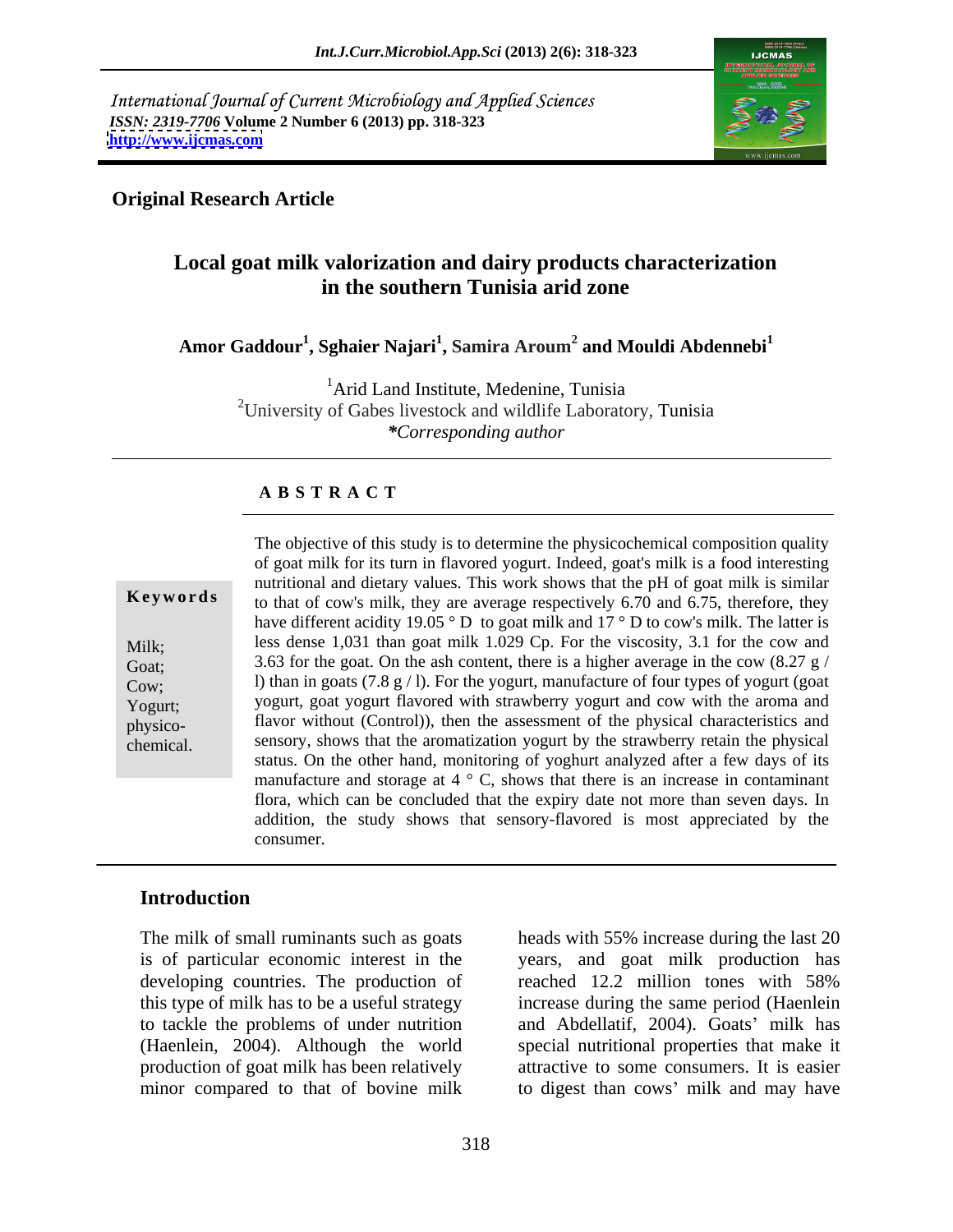certain therapeutic value (Park 1994a; refrigerator for subsequent processing. All Haenlein 2004). The use of goat becomes chemicals and media used in this study an opportunity to diversify the dairy market since it allows us to develop added value to the fermented products with Yogurt making particular characteristics compared to cow s milk. The major differences between goat's and cow's milk are related to the different proportions of the different **Standardization:** In manufacture of kinds of casein, and also to the different yogurt, milk powder is mixed with 40g of structure and size of fat globules and milk for cow yogurt and 60 g for goat protein micelles (Tziboula-Clarke, 2003). All these differences could lead to the milk behaving differently during processing **Seeding close:** The close is used because that could affect the final quality of goat's milk dairy products (Vargas *et al.,* 2008). During their growth the bacteria degrade

The special characteristics concerning the composition of goat milk mean that its nutritional utilization is markedly higher than is the case with cow's milk. Thus, the **Packaging:** The mixture ferments milk-is protein of goat milk is more digestible (Park 1994b; López-Aliaga et al., 2003; Haenlein, 2004), and less allergenic (Lara- Villoslada et al., 2004). Similarly, the fat of goat milk is more digestible (Alférez et al., 2001; Haenlein, 1996), and it may be considered an excellent source of energy for use in various metabolic processes and even for combating metabolic diseases (Sanz -Sampelayo et al., 2007). However, studies on yogurt from milk of the local breed goats were scanty. Therefore, in this study we would like to evaluate the nutritional and sensory quality before and after storage of goat milk yogurt with reference to cow milk yogurt.

### **Materials and Methods**

Arid Land Institute Medenine in Tunisia. Milk was collected from number of lactating animals. Then samples stored in a were of reagent grade.

### **Yogurt making**

The step of preparation yogurt is:

yogurt and sugar;

natural yogurt contains lactic acid bacteria. both the lactose into lactic acid, causing a lowering of pH and gelling of the medium with an irreversible structural change;

packaged in jars;

**Aromatization:** Adding flavor, purified strawberry at the bottom of each pot.

**Incubation:** This is the storage of yogurt in the oven at temperatures  $43 \degree$  C for 4 hours; the contract of the contract of the contract of the contract of the contract of the contract of the contract of the contract of the contract of the contract of the contract of the contract of the contract of the con

**Cooling:** When the acidity reaches a certain threshold (70-80 ° D), it is necessary to block acidification by inhibiting the growth of lactic acid bacteria, which is why it will significantly lower the temperature.

# **Gross composition**

**Materials** Kjeldahl method (AOAC 1990). Protein Goat and cow milk were obtained from determined by the Gerber method (Bradly Total nitrogen was measured by micro was calculated as N x 5.38. Fat was determined by the Gerber method (Bradly et al 1992). Ash content was determined by dry ashing of the samples for 24 h at 550°C. Moisture content was determined by drying samples overnight at 105°C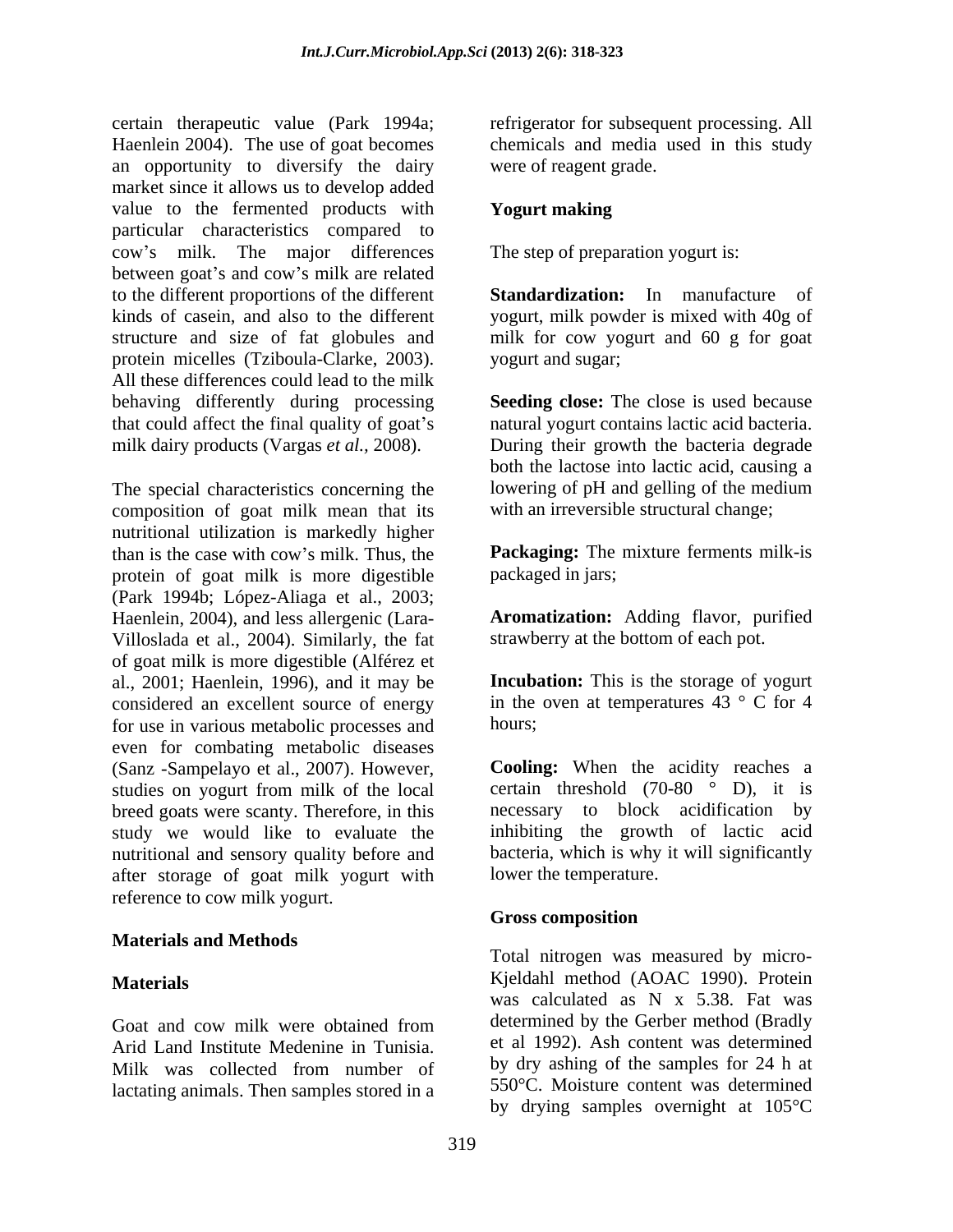determined by gravimetric method by

Sensory profiling of the yogurt samples were selected among the faculty, staff, and olfactory and taste sensitivities as well as and goat milk yogurt. Both fresh samples and those stored for different period of time (5, 10 and 15 days) of both yogurt types were tested. They were scored on a scale of  $1-5$  ( $1 = poor$ ,  $2 = fair$ ,  $3 = good$ , The table 2 shows changes in pH, total  $4 = very good$  and  $5 = excellent$ ). Each acidity and the viscosity of four types of attribute was evaluated in triplicate and the yogurt (yogurt goat, yogurt of goat with values were then averaged. aroma, yogurt of cow and yogurt of cow

# **Results and Discussion**

(AOAC 1990). Total solids content was Compared to the composition of fresh cow drying the samples in an oven at 105°C for acidity, density, viscosity, protein, fat and 24 h (AOAC 1990). ash. Moreover, the total protein content Total titratable acidity was determined by goats' milk of different worldwide breeds AOAC (1990) method. The pH was (Guo et al 2001; Hadjipanayiotou 2004; measured using a pH-meter (HANNA-pH Stelios and Emmanuel 2004; Güler 2007; 210, Germany) and the viscosity was Pirisi et al 2007) while, fat was measured by a viscometer (Brookfield comparable to goat milk from Turkish DV-E). breed (Güler 2007). In general, Goat's **Sensory analysis** of total solids, protein and fat than cow was conducted, using conventional influenced by several factors such as profiling, by a trained panel. Ten judges season, stages of lactation, breed, diet, students of Livestock and widlife management conditions (Haenlein 2004). laboratory (IRA Medenine) and High Preparation of yogurt slightly changed the Institute of Biology (ISBAM) who had level of protein, fat, ash, total solids and successfully passed standardized tests for moisture for both goat and cow milk verbal abilities and creativity. The indigenous micro flora on such panellists were given a hedonic constituents. The pH, density and ash of questionnaire to test taste, texture, color, milk goat was remarkably decreased flavor and overall acceptability of coded relative by milk of cow but the acidity, samples of cow milk yogurt as a control viscosity, fat and the protein of milk goat milk, goat milk had higher pH, total was found higher than values reported for milk reported to provide higher proportion milk (Haenlein 1996). The nutrient compositions of goat milk can be greatly individual animal and environmental products, suggesting the effect of the indigenous micro flora on such increased relative by milk of cow.

# **Gross composition of yogurt**

The table 2 shows changes in pH, total acidity and the viscosity of four types of with aroma).

**Gross composition of fresh milk** yogurt types (yogurt goat, yogurt goat with The table 1 shows changes in pH, total aroma) were  $(4.78, 4.75, 4.7, 4.7)$  and  $(4.64)$  for acidity, density, viscosity, protein, fat and pH, (73.8, 76.5, 65.7 and 67.7) for total Ash of two types of mil (milk goat and acidity, (1160, 1496, 1260 and 1544) for milk cow). The viscosity, respectively. The pH, total acidity and viscosity of four aroma, yogurt cow and yogurt cow with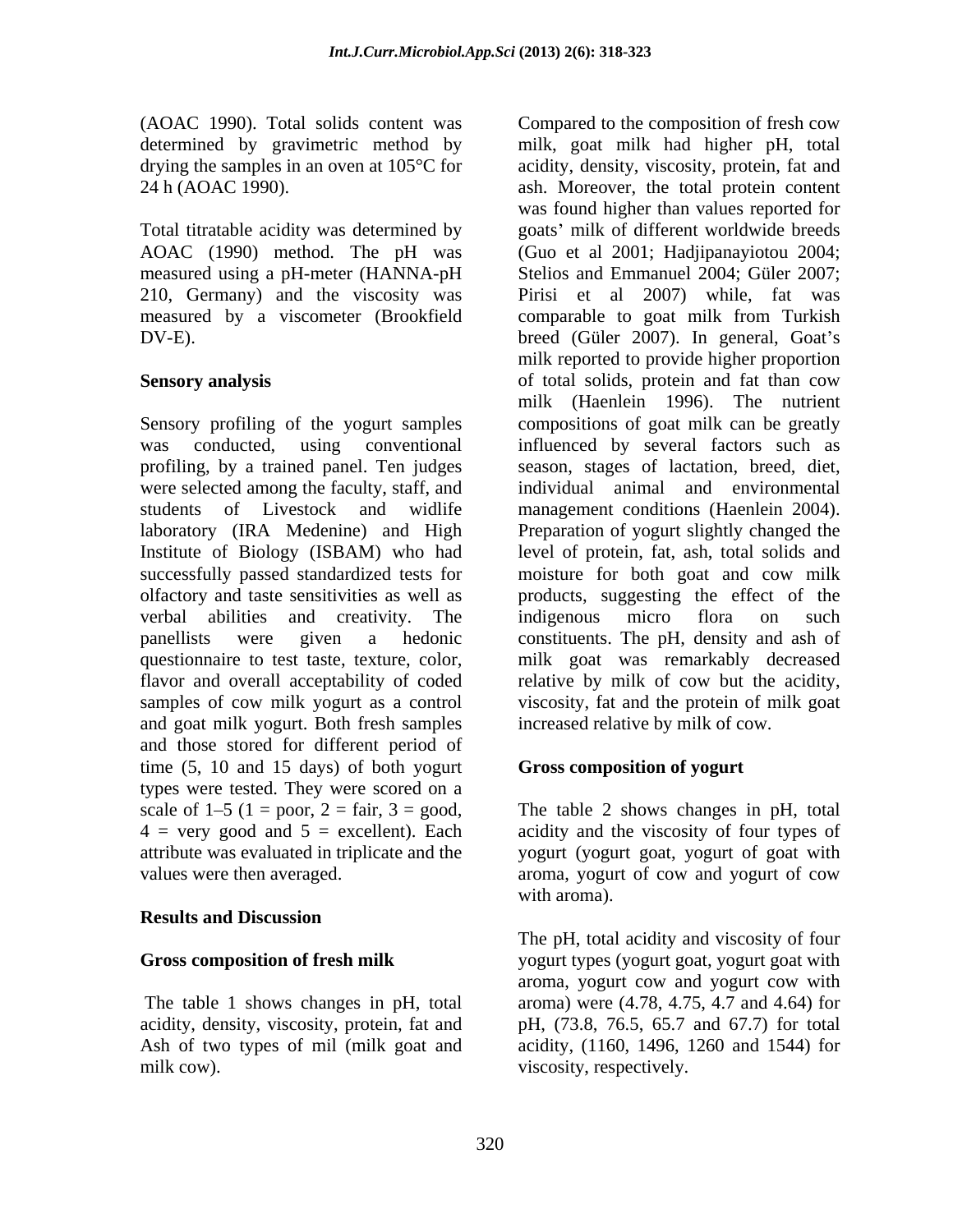| <b>Gross composition</b>      | <b>Milk</b> goat          | <b>Milk cow</b>  |
|-------------------------------|---------------------------|------------------|
| pH                            | $\sim$ $\sim$<br>U.1      | 6.75<br><u>.</u> |
| Acidity $({}^{\circ}{\bf D})$ | 19.05                     |                  |
| <b>Density</b>                | 1.029                     | 1.031            |
| Viscosity (Cp)                | 3.63                      |                  |
| Fat $(g/l)$                   | 39.63                     |                  |
| Ash $(g/l)$                   |                           |                  |
| Protein (g/l)                 | $\bigcap_{i=1}^n$<br>J1.5 | 27.9             |

**Table.1** Gross composition of goat and cow milk

**Table.2** The pH, acidity and viscosity of goat and cow yogurt

| <b>Parameters</b>     | $  -$<br>Yogurt goat         | Yogurt goat<br>with aroma                    | <b>Yogurt cow</b> | <b>Yogurt cow</b><br>with aroma |
|-----------------------|------------------------------|----------------------------------------------|-------------------|---------------------------------|
| --<br>- DH            | $\sim$                       | $\overline{a}$ $\overline{a}$ $\overline{a}$ | $\sqrt{2}$<br>᠇., | 4.64                            |
| Acidity $(^{\circ}D)$ | $\sqrt{2}$ $\sqrt{2}$<br>J.0 | $\overline{z}$                               | 65.7              | 677<br><u>v , , ,</u>           |
| Viscosity (Cp)        | 1160                         | 1470                                         | 101<br>⊥ ←∪∖      | 1544                            |

**Table.3** Colour, flavour, texture and taste of yogurt samples during storage

|                   | <b>Yagurt</b> goat |  |  |                              |                                           |  | <b>Yagurt</b> cow |  |                |                                           |
|-------------------|--------------------|--|--|------------------------------|-------------------------------------------|--|-------------------|--|----------------|-------------------------------------------|
| <b>Parameters</b> | <b>Preferences</b> |  |  |                              | Preferences                               |  |                   |  |                |                                           |
|                   |                    |  |  |                              |                                           |  |                   |  |                |                                           |
| Colour            |                    |  |  | $1^{\circ}$<br>$\frac{1}{2}$ | $\sim$ $\sim$<br>$\overline{\phantom{m}}$ |  |                   |  |                | $\sim$ $-$                                |
| <b>Flavour</b>    |                    |  |  | 12<br>$\perp$                | 18                                        |  |                   |  | $\overline{1}$ | $\sim$ $\sim$<br>$\sim$ $\sim$            |
| <b>Taste</b>      |                    |  |  | 14                           | 16                                        |  |                   |  |                | $\sim$ $\sim$<br>$\overline{\phantom{a}}$ |
| <b>Texture</b>    |                    |  |  | 14                           | $\sim$ $\sim$<br>$\sim$ 1                 |  |                   |  | $\sim$<br>1J   | $\sim$<br>ر بے                            |

Colour, flavour, texture and taste of yogurt samples during storage are shown in Table 3. The scores of all sensory attributes of

A faster acidification and lower pH values could be explained by the enhancement of in goat milk yogurt was reported by the microbial growth, acidity progress and Bozanic et al (1998). Different behaviour peptidase activity of Lactic acid bacteria in goats milk (Tamime and Robinson 1999). goat milk yogurt are significantly lower (P Moreover, the activity and growth rate of  $\leq 0.05$  than those of cow milk yogurt. the starter cultures are strain dependent. Goat milk yogurt was evaluated as less Hence, the acidification rate of lactic acid consistent and more acid, with a nonbacteria varied with the type of milk typical yogurt taste and flavor. Similar (Vargas et al 2008). sensory characteristics were reported by **Sensory evaluation Rysstad** 1991; Alichanidis and many researchers (Abrahamsen and Rysstad 1991; Alichanidis and Polychroniadou 1996; Duboc and Mollet 2001; Vargas et al 2008) of yoghurt manufactured from goat milk.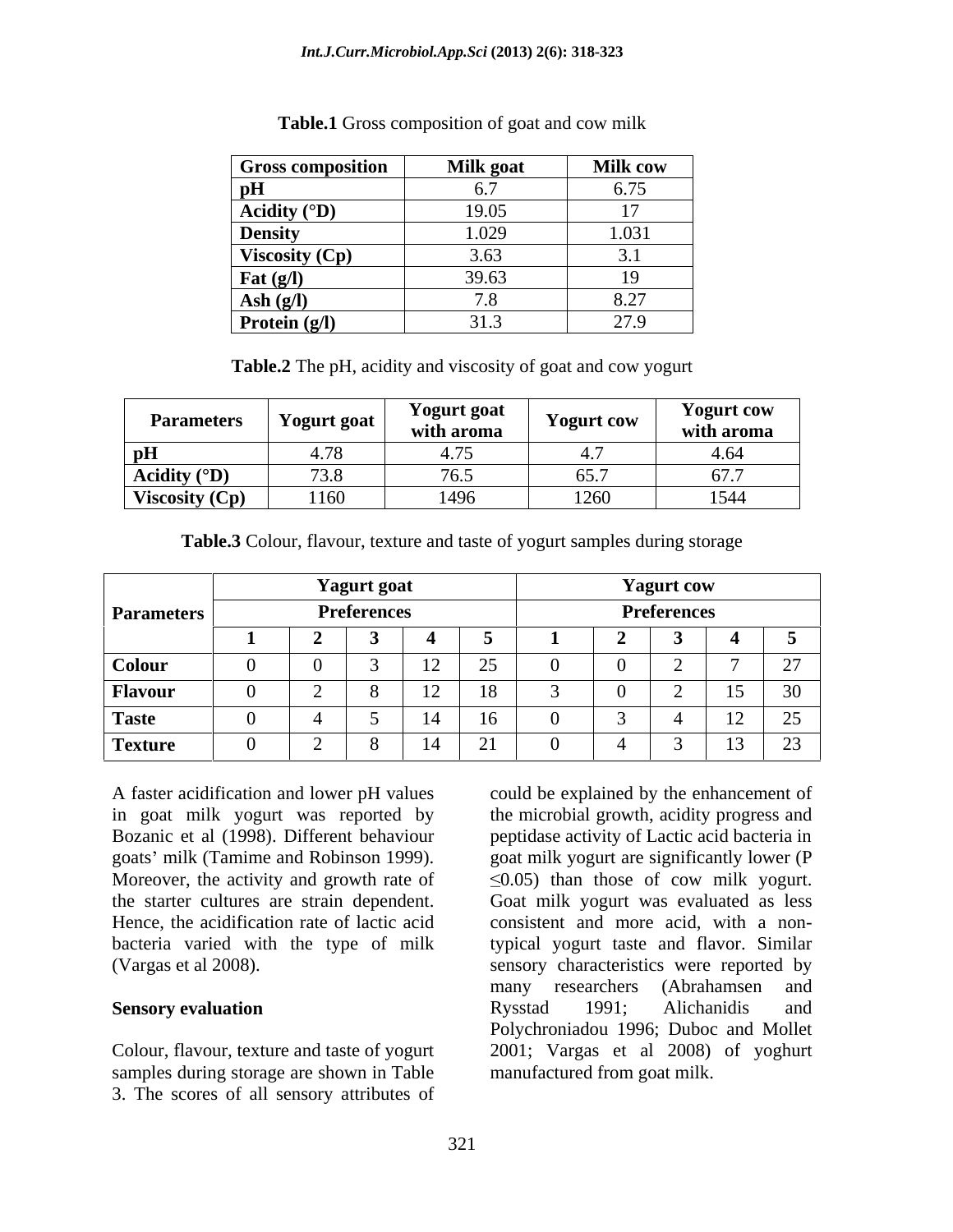This study, undertaken in order to Regions Medenine, focuses on the contribute to a better understanding of goat milk collected in the Institute of Arid this type of milk, and to a better use of it Bozanic R, Tratnik L and Maric O 1998. in yogurt industry. In terms of The influence of goat milk on the physicochemical analyzes, it marks a difference between goat milk and cow's milk. The latter being taken as reference 48:63–74. milk, there is a significant difference in Bradly Jr R L, Arnold Jr E, Barbano D M, fat. Semerad R G, Smith D E and Vines B

Simple technology has been implemented for the manufacture of yoghurt and the yogurt flavored strawberry. Physical analysis showed that the yogurt Association, Washington D.C., USA. composition is not significantly modified Duboc P and Mollet B 2001. Applications by the addition of flavor to the above pH parameter. Thus this analysis shows that the viscosity of our product is about 1160 for natural yoghurt Cp 1496 Cp for flavored yogurt that is consistent with the Tunisian standard. After all, we notice an improvement in the bacterial quality and Guo M R, Dixon P H, Park Y W, Gilmore

- Abrahamsen R K and Rysstad G 1991.<br>
Hadjipanayiotou M 2004. Replacement of Fermentation of goat's milk with yogurt starter bacteria: a review. Cultured Dairy Product. J. 26: 20–26.
- Alferez M J M, Barrionuevo M, Lopez- $R_{PS}$  51. 229–233 Aliaga I, Sanz Sampelayo M R, Haenlein G F W 1996 Nutritional value of S 2001. Digestive utilization of goat and cow milk fat inmalabsorption syndrome. J.Dairy Res. 68: 451–461.
- Alichanidis E and Polychroniadou A 1996. **IDF/CIRVAL** seminar. Brussels, grown in cow's milk and goat's milk. Haenlein G F W 2004. Goat milk in
- AOAC 1990. Official methods of analysis,<br>Research 51: 155–163. 15th edition., Association of Official D.C, USA.

Regions Medenine, focuses on the physicochemical characteristics of

- viscosity and microbiological quality of yogurt during storage. Mljekarstvo 48: 63–74.
- creation of a new product that is the goat Examination of Dairy products, 16th Bradly Jr R L, Arnold Jr E, Barbano D M,<br>Semerad R G, Smith D E and Vines B K 1992. Chemical and physical methods. In: Marshall, T.R. Standard methods for the microbiological edition., American Public Health
	- of exopolysaccharides in the dairy industry. Inter. Dairy J. 11: 759–768.
	- Güler Z 2007. Levels of 24 minerals in local goat milk, its strained yogurt and salted yogurt (tuzlu yo`gurt). Small Ruminant Res. 71: 130–137.
- organoleptic quality. J A and Kindstedt P S 2001. Seasonal **References** of commingled goat milk. J. Dairy Sci. Guo M R, Dixon P H, Park Y W, Gilmore changes in the chemical composition Suppl. E79–E83.
	- Hadjipanayiotou M 2004. Replacement of barley grain for corn in concentrate diets fed to dairy Damascus goats at different frequencies. Small Ruminant Res. 51: 229–233.
	- Lisbona F, Robles J C and Campos M dairy products of ewe and goat milk Special features of dairy products from Belgium Relative Letternational Dairy Special reatures of dairy products from<br>and carbon dioxide in yogurt starter<br>rederation pp. 150–177 Haenlein G F W 1996. Nutritional value of dairy products of ewe and goat milk. In Production and utilization of ewe and goat milk  $-$  Proceedings on the IDF/Greek national committee of IDF/CIRVAL seminar. Brussels, Belgium: International Dairy Federation, pp. 159–177.
	- J. Dairy Res. 54: 257 266. human nutrition. Small Ruminant Haenlein G F W 2004. Goat milk in Research 51: 155–163.
	- Analytical Chemists, Washington, Trends in small ruminant husbandry Haenlein G F W and Abdellatif M A 2004.